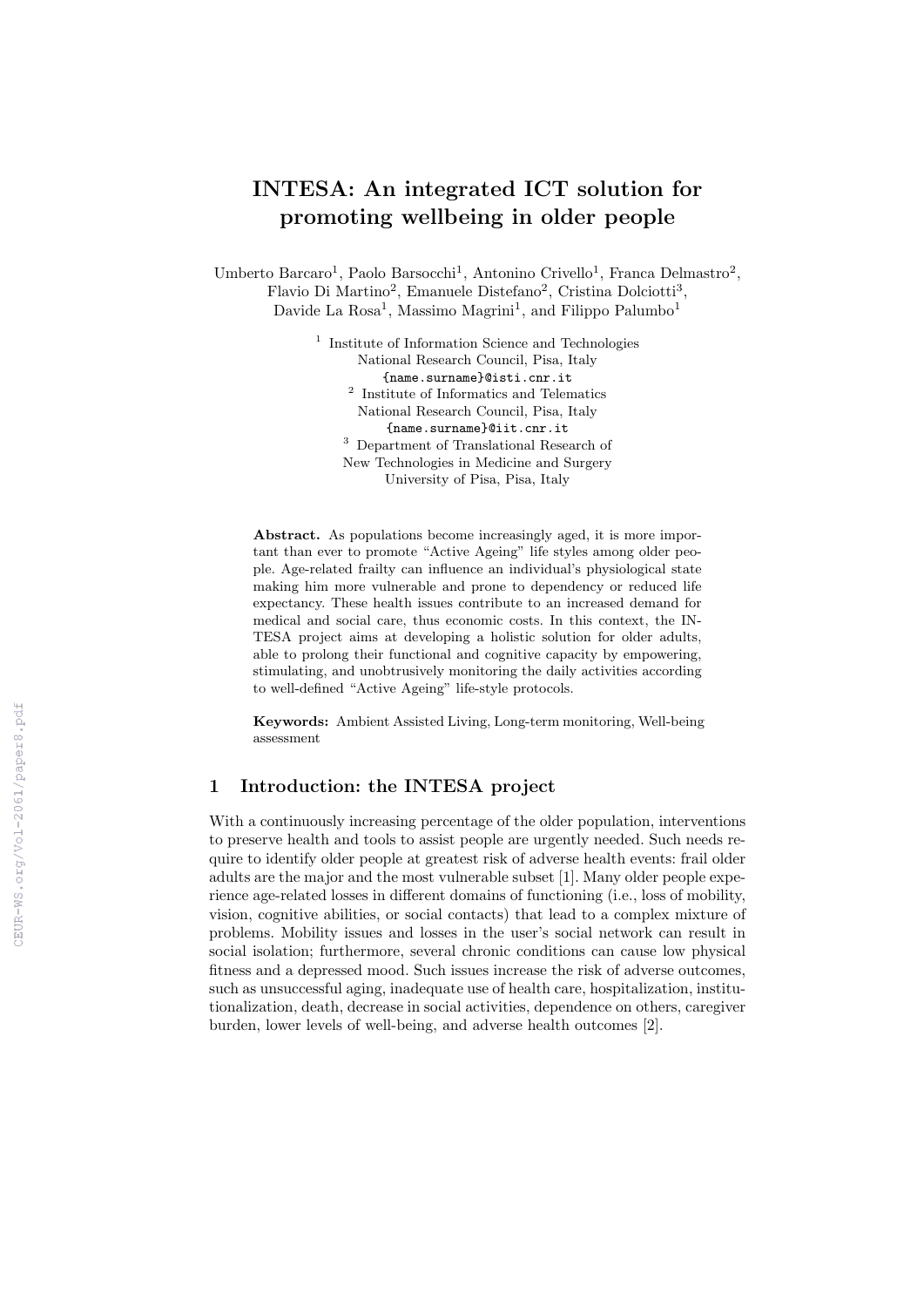In this context, the INTESA project is devoted to provide a suite of customizable and highly innovative services to improve the lives and the well-being of elderly and, in general, sedentary or frail people living in their own homes, who suffer of illness or several grades of disabilities and are difficult to reach. The suite of services presented in this work is developed using modular programming techniques in order to easily allow further development of tools, algorithms and services. Furthermore, each module is developed using the best state-of-the-art of e-health, e-inclusion, wireless sensors networks and artificial intelligence applied to data mining. The target users of INTESA will pro-actively and consciously benefit of several services, both in outdoor and indoor environments.

These services deal with most of the user's daily life, in many ways:

- promoting physical and cognitive activity both in the domestic environment, using exer-games, and in outdoor scenario, using specific training schedules. These goals will be reached using wearable devices able to detect physical activity and to provide customized tools to support and verify their fitness training;
- unobtrusively monitoring the user's sleep quality;
- monitoring of changes in weight and level of motor skills and balance. The latter is particularly important in order to prevent falls;
- monitoring the protein-calorie consumption and dietary habits;
- monitoring social interactions through personal mobile devices and the collection of context information characterising the situation the subject is experiencing (e.g, indoor localization, daily activities organization);
- defining a behavioral pattern model, fusing together short-term monitoring information in order to detect changes in the user's daily routines possibly related to physical and/or cognitive decline, stress conditions and mood.

The rest of this paper is organized as follows: Section 2 describes the existing related initiatives, both in the Italian and European domain, highlighting strengths and weaknesses of the existing approach and how INTESA addresses them; Section 3 presents the core services provided by INTESA and related works in their fields, Section 4 describes the parameters identified to assess the well-being of the user and the long-term evaluation plan. Conclusions are drawn in Section 5.

## 2 Related initiatives

The last decade have seen an increasing interest in Health&Well-being research, both from the research communities and from governments. In September 2011<sup>4</sup>, the European Commission has published an interesting book, titled "e-Health Projects. Research and Innovation in the field of ICT for Health and Well-Being: an overview", containing a collection of European projects focused on various

<sup>4</sup> http://ec.europa.eu/digital-agenda/en/news/ehealth-projects-research-andinnovation-field-ict-health-and-wellbeing-overview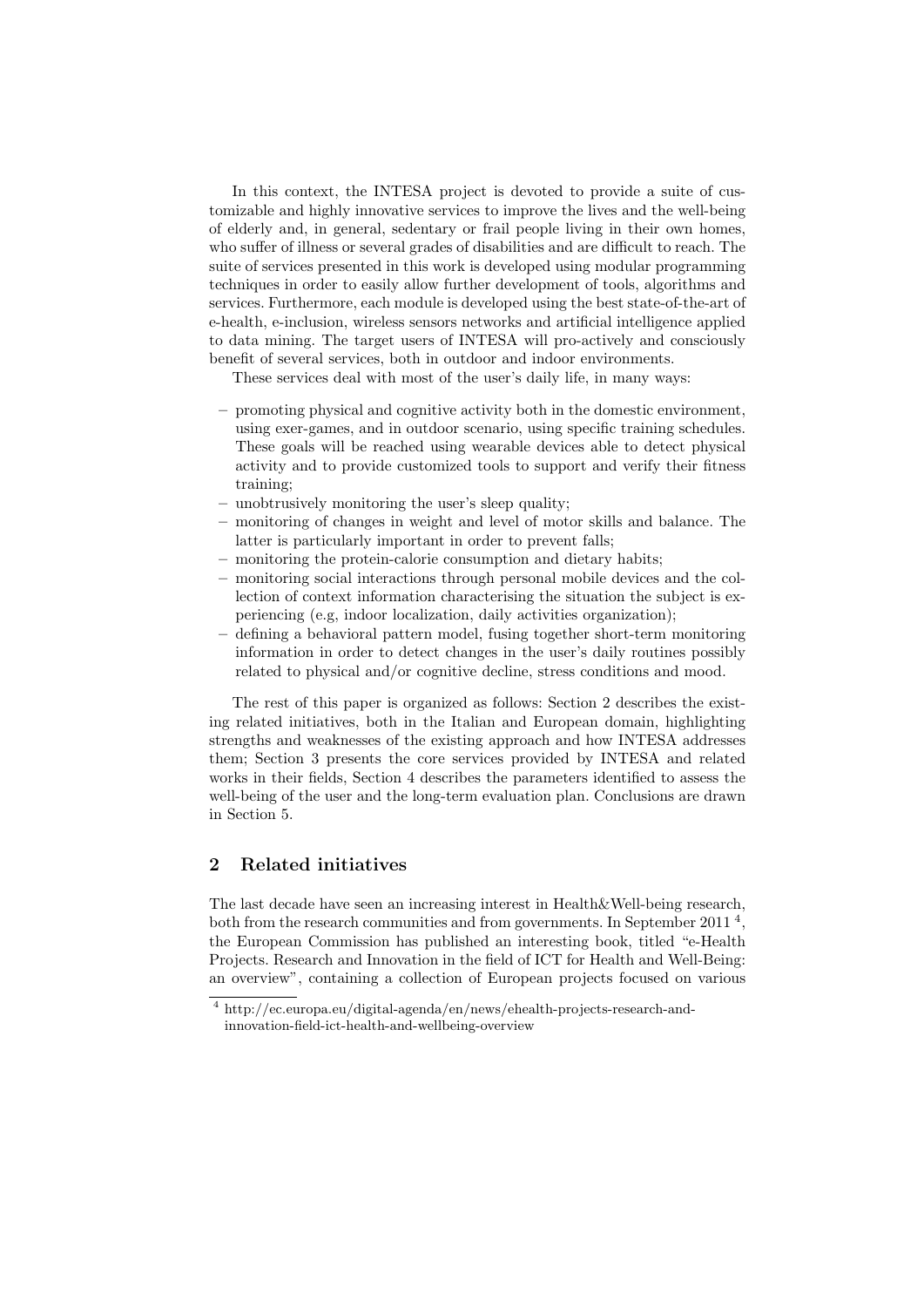approaches on this research field. Furthermore, the European research program H2020 Societal Challenge 1 (Health, demographic change and wellbeing) contains many calls for the study and development of ICT for Health technologies, with the clear objective of promoting an easing technology transfer to the people, especially elderly. Consequently, nowadays it is common to denote this trend using the "Active and Healthy Aging" label and, in this field, the European commission has set the goal to reach increasing life expectancy and to allow a more independent life for older adults.

Into the European community, the Swedish Institute of Assistive Technology (SIAT), successively Institute for Participation, has offered significant works in the field, with a focus on remote health care facilities development, especially for people in a fragile state, due to an illness or health problems <sup>5</sup>. Furthermore, their fruitful collaboration with industrial partners (i.e. RobotDalen) has provided many technologies, tools, and instruments to the world wide community, allowing prevention of illness, cognitive and mental health issues and, in general, assisted living solutions based upon the conviction that also the people who are facing health issues can lead their life with an overall high quality, both into their own house and in social environments.

From the industry point of view, this ambition has seen an extended participation of the largest high-tech companies. For example, Microsoft and IBM have recently spent a big effort on this field offering many solutions for fragile people. In particular, IBM with the collaboration of Bolzano municipality, has developed the "Abitare Sicuri" project <sup>6</sup> , which is able to enable the remote health paradigm. Indeed, residents of this Italian community can benefit from using remote communication with hospitals and clinicians, monitoring their own progresses in the rehabilitation phases. On the other hand, the remote monitoring allows proactive health-care practices and residents can benefit from contextaware solutions, providing early clinical deterioration identification and behavioral patterns detection. Finally, these information are used to provide alerts and notifications to the hospital, expert medical or social services staff, using SMS, e-mail, and online social networks. Partners of this project claims a collection of more than 238000 environmental data and 541 different alerts. These alerts have produced a professional staff's intervention in about the  $25\%$  of cases.

Along the guidelines set by the European community, each country has developed its own health-care innovation plan. In Italy, several national project calls are focused on Smart Cities and Communities, aiming at finding people needs and promoting tools for their well-being. In particular, in  $<sup>7</sup>$ , an interesting work,</sup> namely "Italia Longeva", is proposed involving many public organizations (Ministry of Health, Region of Marche, Inrca Institute of Ancona). It manages the health-care challenge from a technical and clinical point-of-view more than the well-being perspective but, at the same time, it represents a good starting point for creating solutions able to connect together several and different technologies

<sup>5</sup> http://www.mfd.se/other-languages/english/assistive-technology-in-sweden/

 $6$  https://www-935.ibm.com/industries/it/it/bolzanocity/

 $^7$ http://www.italialongeva.it/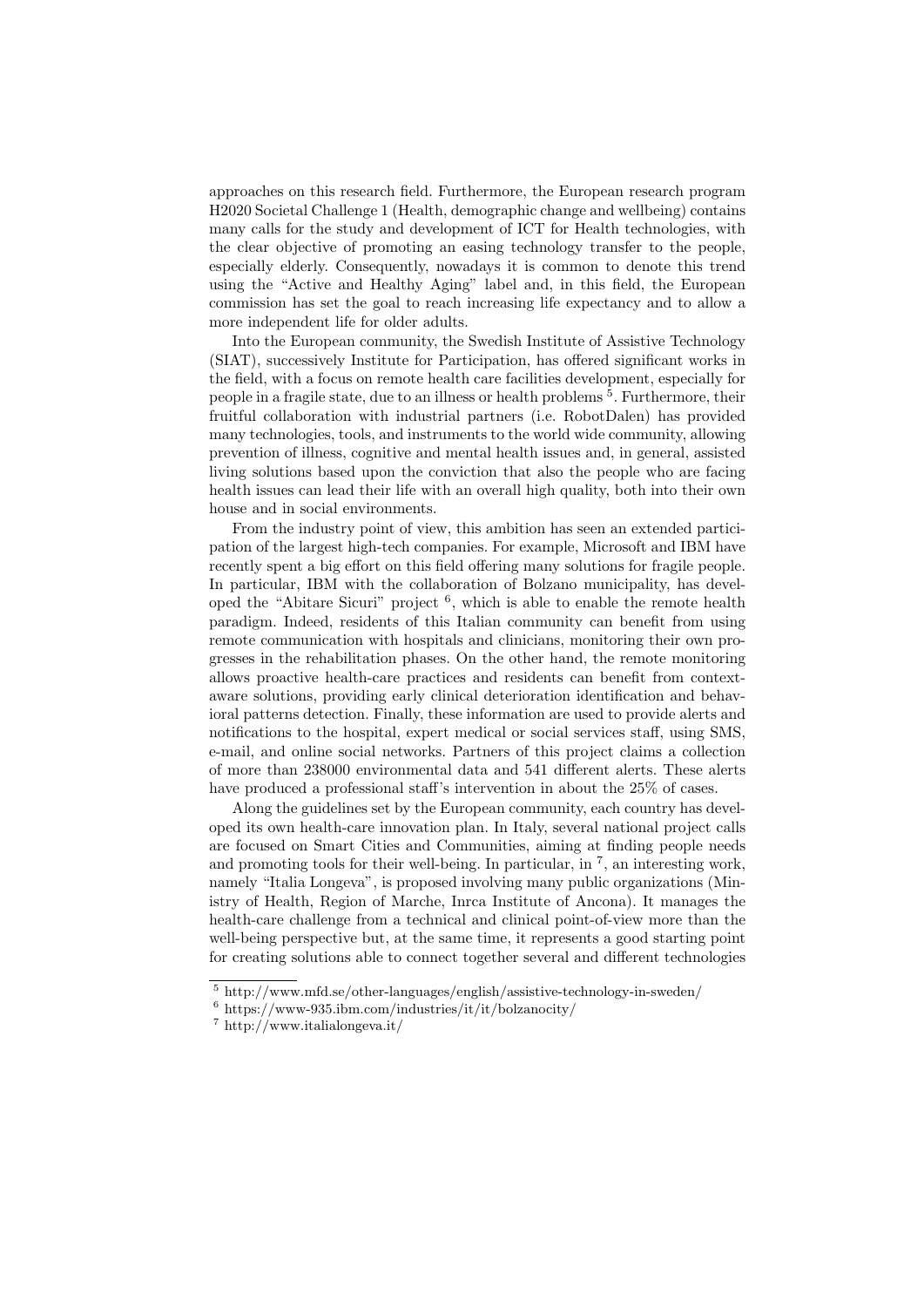and paradigms, from monitoring of blood glucose to home automation software able to check the contents of the fridge. Another notable project in this field is represented by "Safe home" <sup>8</sup>. It is developed by the Region of Veneto, through "Associazione Temporanea D'impresa" and relies on advanced home automation system development, with a focus on tele-medicine and home-care making possible the integration among hospitals and community services in the provision of care for patients affected by various diseases. It is based on a medical device that is easy to use, thanks to touch-screen technologies and an accurate user experience interface, and provides information via a privacy-aware cloud infrastructure. Different projects focus on specific technologies enabling the provisioning of remote health monitoring. In this field, the AMICA project <sup>9</sup>, involving several institutes (Istituto Superiore Mario Boella, Universit`a dell'Insubria, and other private companies), shows an interesting smart-watch, able to detect: i) people falls by employing tri-axial accelerometers and ii) strong sedentariness conditions by analyzing micro fingers movements. The project relies on the use of smartphones and it exploits the Zigbee technology for the data transmission purpose.

Finally, it is worth noticing how these projects and outcomes are centered on a very particular category of people or situation. The lack of a holistic solution that can provide more general services, customizable by users using several physiological, cognitive, psychology aspects, poses a big challenge in this research field. We deal with this challenge proposing the INTESA system, a modular framework able to provide several services related to the e-health, well-being, and social inclusion. Furthermore, it is highly customizable and expandable, providing services to various category of end-users. This aspect represents its key feature.

The INTESA system is still under development, but it already contains different algorithms and modules able to collect and process sensors data gathered from several different sources of information. In particular, INTESA contains modules for sleep quality monitoring, fitness and calorie consumption tracker, indoor positioning, posturography and stabilometry monitoring, and it provides tips, suggestions and exercises to the end users in order to improve their own health status and social activity. These modules allow to perform both shortterm and long-term monitoring on which to base the development of techniques for behavioral pattern identification, allowing the identification of early signs of clinical deterioration in fragile people.

It is worth noticing that each module above mentioned represents a research challenge itself. In the following section we will introduce the specific issues addressed by each module and the implemented techniques.

<sup>8</sup> http://www.consorzioarsenal.it/web/guest/progetti/safehome/il-progetto

 $^9$ http://www.adamo-vita.it/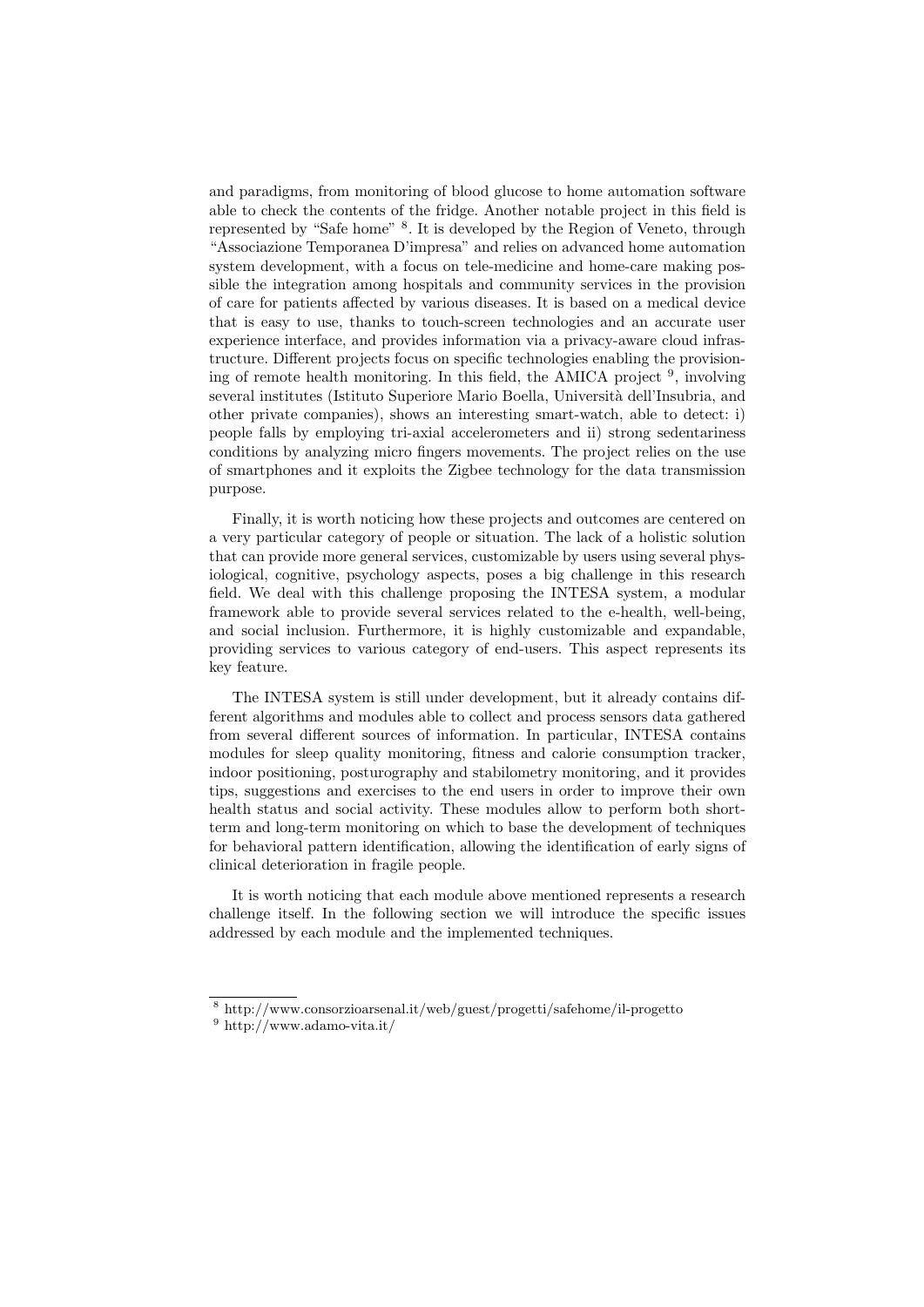

Fig. 1. The INTESA overall architecture

## 3 Core services

From the architectural point of view, the overall INTESA system is composed of different software artifacts that are independent of each other. These modules are deployed on different hardware and send the gathered data to a single central unit able to perform the monitoring, detection, and signal processing tasks. In this way, the system is robust to malfunctioning of a single device and it is ready to develop further modules.

Figure 1 shows the overall architecture of the system, together with the distinction between primary and secondary user. The term primary user refers to the older adult who interacts with the system. The primary user is in direct contact with the devices and directly benefits from the INTESA lifestyle protocol. The secondary user represents the social networks around the primary user, from caregivers and medical staff to relatives, that benefits from the INTESA indicators to better intervene in helping the primary user to follow the active ageing lifestyle protocol.

The overall INTESA architecture is composed by three major elements:

– Short-term monitoring subsystems. These modules provide indicators about the physical and cognitive status of the user, related to the activities performed during the daily living. In this subset we find: the nutrition and body mass monitoring module; the sleep quality assessment module; the activity detection module; the cognitive and physical exercises monitoring module; the balance assessment module; the indoor position monitoring module.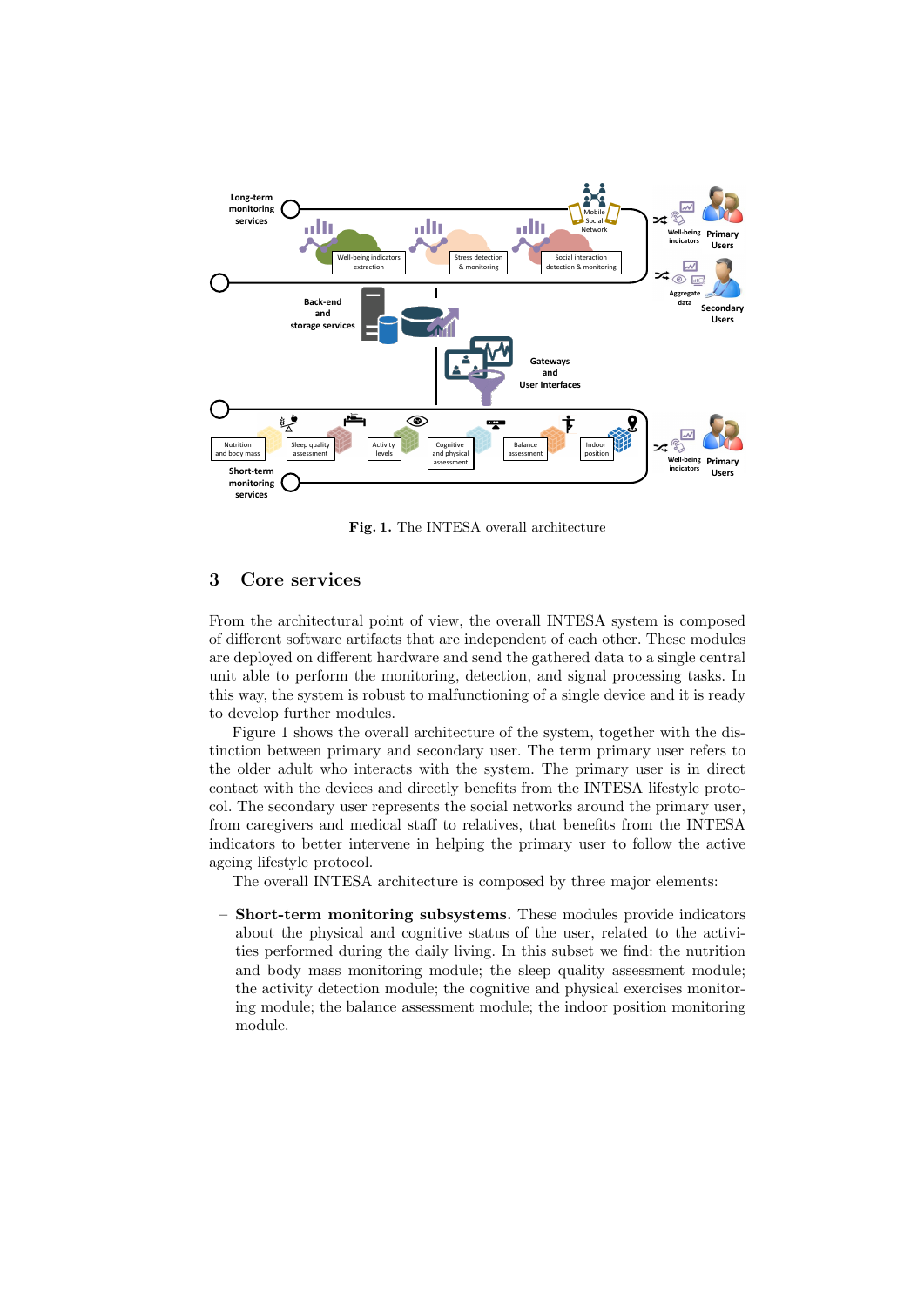- Long-term monitoring subsystems. These modules provide indicators about the physical, cognitive, and social status of the user, related to the overall period of intervention of the INTESA lifestyle well-being protocol. In this subset we find: the well-being indicators extraction module; the stress detection and monitoring module; the social interaction and monitoring module by means of a mobile social network.
- Back-end services, gateways and User Interfaces. These modules represent the software infrastructure that provides to the different subsystems the capabilities to: collect and store data; run the business logic to infer the different well-being indicators; provide feedback to primary and secondary users.

In the following sections, we will describe in details the algorithms and technologies used for each module.

#### 3.1 Nutrition and Body Mass

This service aims to monitor and evaluate the temporal evolution of very common pathological conditions in elderly people such as sarcopenia (muscle mass loss/reduction), osteopenia (bone mass loss/reduction), dehydration and excessive visceral fat percentage. The service is based on the use of a bioimpedance scale to collect physiological parameters (e.g., hydration level, body mass index, weight, etc.), and on a mobile application to record dietary habits of the user, based on a personalised diet program.

The service's output represents a valid support and integration for clinical evaluations by medical staff to control these important pathological conditions concerning fragile subjects. In fact, dehydration and sarcopenia are considered risk factors for postural instability, falls, fractures and even cognitive decay (which can degenerate in Alzheimer disease), and they can often represent malnutrition indices. Several recent works in literature point out that malnutrition is one of the most relevant conditions that negatively affects the health of elderly people, both in home-based living and assisted living facilities. In almost all the studies the nutritional status of the subjects is evaluated using the Mini Nutritional Assessment (MNA) or its short form (MNA-SF) as nutritional screening tools. One of the most extensive studies presented in [3], which included more than 4,500 elderly subjects of 12 countries in 4 different settings (hospitals, nursing homes, rehabilitation facilities and communities), showed that approximately two-thirds of study participants were at nutritional risk or malnourished, with different rates among the settings. For this reason, we decided to integrate the physiological monitoring service with a nutritional monitoring service, based on the user profile and the dietary options provided by the local structure. In addition, we integrate the results of the two services with the information related to the daily calories balance provided by INTESA wristband. As far as the nutritional monitoring service is concerned, we developed a mobile app for Android tablet and smartphones, and a back-end server to safely store and analyze the collected data. The service has two versions: one designed for autonomous subjects, living at home and able to cook and follow personalized suggestions; the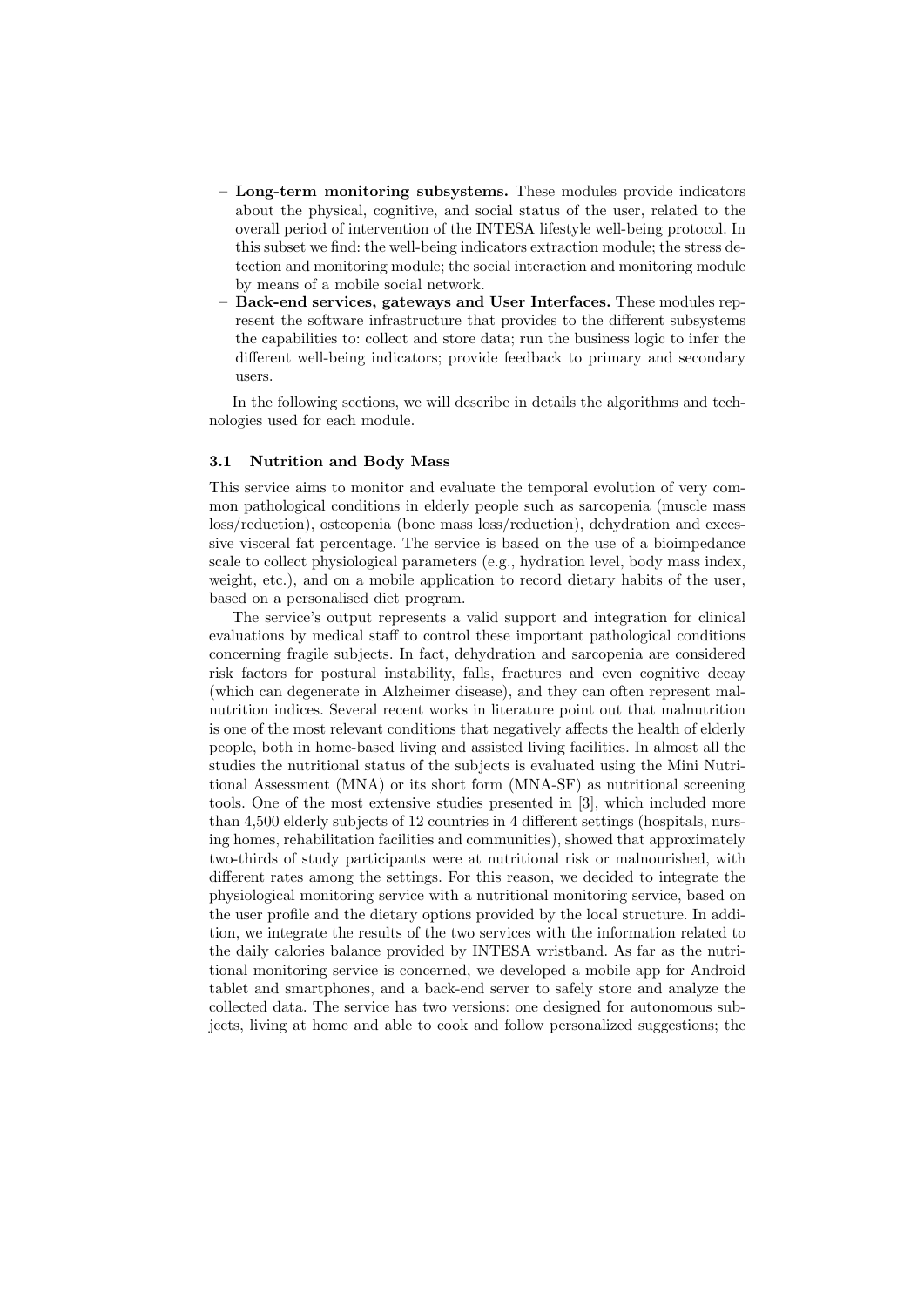other one is designed for care givers, aimed at managing several subjects in a residential nursing home. The second version of the app is used in INTESA to provide an additional service both to the medical partner, by increasing the monitoring data, and the local structure, to improve the management of the canteen service.

#### 3.2 Sleep quality assessment

One of the most important markers of a healthy lifestyle is represented by the quality and quantity of sleep. These factors directly affect the waking life, including productivity, emotional balance, creativity, physical vitality, and the general personal health. Indeed, poor long-term sleep patterns can lead to a wide range of health-related problems, such as high-blood pressure, high stress, anxiety, diabetes, and depression [4]. In this context, the monitoring of sleep patterns becomes of major importance for various reasons, such as the detection and treatment of sleep disorders, the assessment of the effect of different medical conditions or medications on the sleep quality, and the assessment of mortality risks associated with sleeping patterns in older adults [5].

Several studies have dealt with the sleep monitoring research challenge [6]. In [7], authors show an actigraphy-based system in order to provide users' feature along a sleep session. In [8], a breathing detection system is presented, while, in [9], authors show an innovative electrocardiography-based approach. The main drawback of these methods is that an obtrusive system is required.

The sleep quality assessment module of INTESA is able to provide sleep features in an unobtrusive way, using a small amount of Force Sensor Resistors (FSRs) and inertial transducers. A similar approach is shown in [10] but, in their work, authors reach the same goal using several expensive transducers, increasing the cost and maintenance of the system. Further details, together with the dataset used for testing the system in the laboratory, can be found in [11].

#### 3.3 Indoor localization and activity detection

Activity detection and tracking is a research field that has seen an increasing interest from the ubiquitous and context-aware computing research community, which have a considerable impact on the medical settings and protocols [12].

Considering activity tracking systems, it is possible to distinguish two different approaches: based on wearable devices and device-free. Nowadays, several wearable devices have been presented in the market, equipped with several and different technologies and sensors, such as accelerometers as well as biological parameters transducers. The main drawbacks of this kind of approach is related to the user experience and comfort. In literature, the need of semi or completely unobtrusive solutions has been managed using videocameras [13], although this approach leads to issues from the end user perspective. Indeed, privacy aspects and the feeling of being watched are the key concerns involved with this approach. Besides, these solutions present some technical hurdles, mainly due to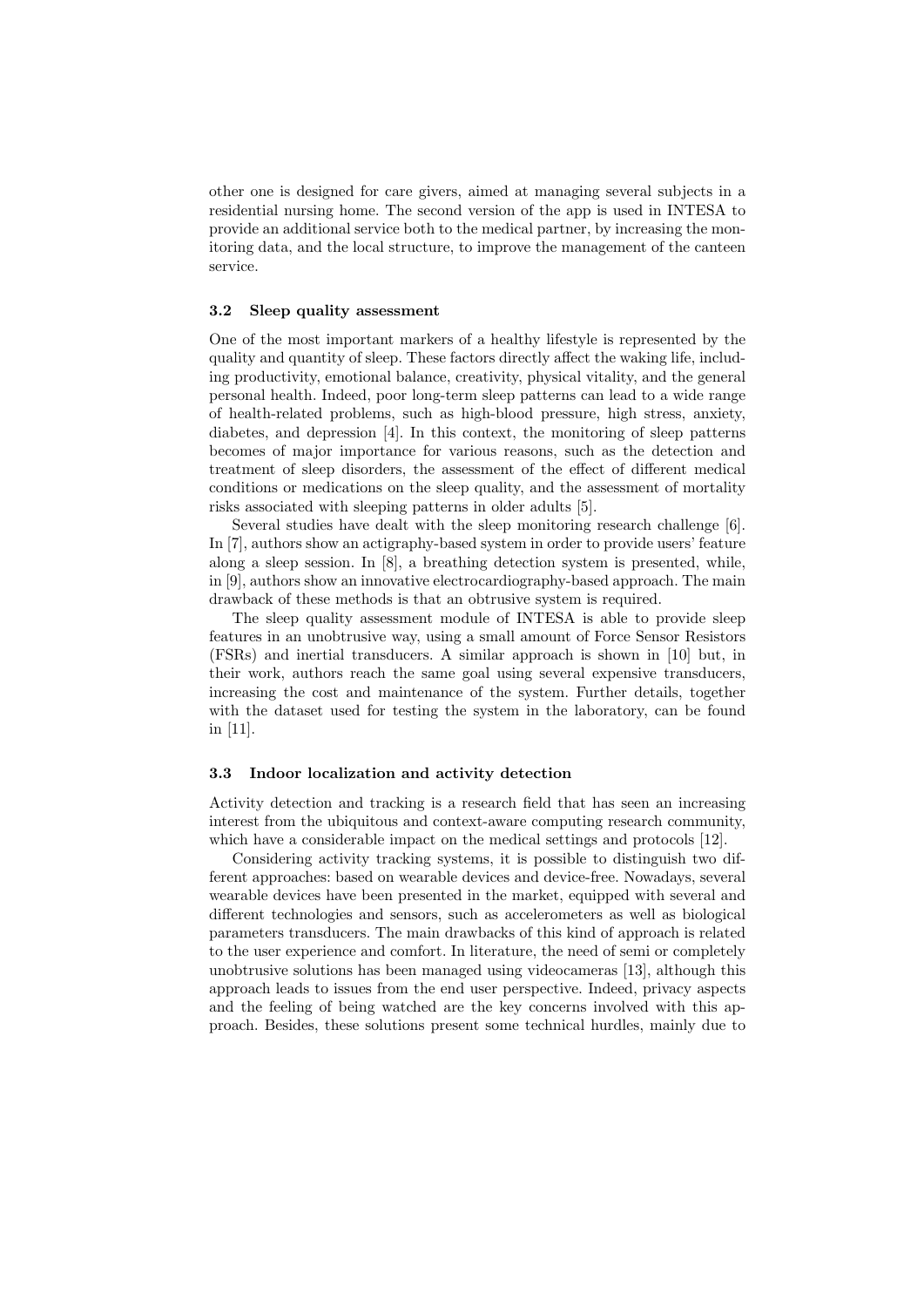low resolution, poor light condition, fields-blind especially into indoor environments and a general computational complexity demand which is a big issue in real-time scenarios. The INTESA system manages these issues taking advantage from the availability of innovative solutions, such as wristbands equipped with several sensors, allowing a high-quality user experience through a discrete and low intrusive approach.

Another key module of the INTESA project is the indoor positioning and localization. This challenge is one of the main goals of context-aware systems [14– 16], in particular in the Active and Assisted Living (AAL) scenarios [17]. Indeed, thanks to an accurate indoor positioning detection, it is possible to infer more complex activity. It is well known that outdoor localization is well performed through Global Positioning System (GPS) technology. In general, GPS is not available to indoor positioning scenarios, due to the fact that the signal received from the satellites is not strong enough to reach indoor places through the walls. In literature, several works have been presented in order to reach the ambitious goal of having a stable indoor standard de-facto as the GPS solution, but it still an open issue [18, 19] with a trade-off between performance and costs. Furthermore, in indoor scenarios, like hospitals and nursing homes, some hardware and technologies deployment may not be allowed. This is the case of the INTESA project, posing a big challenge on the proposed solution that has to be unobtrusive and hidden to the final users, easily configurable, and reliable. The state-of-the-art of the indoor localization system is mainly represented by range-based system. In detail, these system works using radio characteristics, such as: received signal strength intensity (RSSI), time of arrival (TOA), angle of arrival (AOA) and time difference of arrival (TDOA). All these features can be extracted knowing the exact position of the station and anchors involved into the communication protocol. Consequently, they required ad-hoc and accurate hardware deployment. Considering the reference AAL scenario, our system has to deal with low cost and unobtrusive constraints. For this purpose, INTESA has performed an in-deep literature review of real-time indoor localization systems (RTLS), analyzing strengths and weaknesses of each available method, and choosing as reference technology and communication protocol the IEEE 802.15.4a standard for its high performance and low obtrusiveness with lowering costs in the recent years.

### 3.4 Cognitive and physical exercises

The hardware of the implemented system consists of: a motion-sensing device, an electroencephalographic (EEG) headset, and a personal computer connected to the integrated database of the INTESA project. As regards the motion-sensing device, we have used the Microsoft "Kinect V2" infrared-based sensor to characterize human gestures and movements. As regards the EEG headset, we have used the Interaxon "Muse" portable system for the acquisition of four EEG traces (Fp1, Fp2, TP9 e TP10) at the sampling frequency of 256 Hz by means of dry electrodes. The electrode mounting is quick and easy because the device is wireless and simply wearable.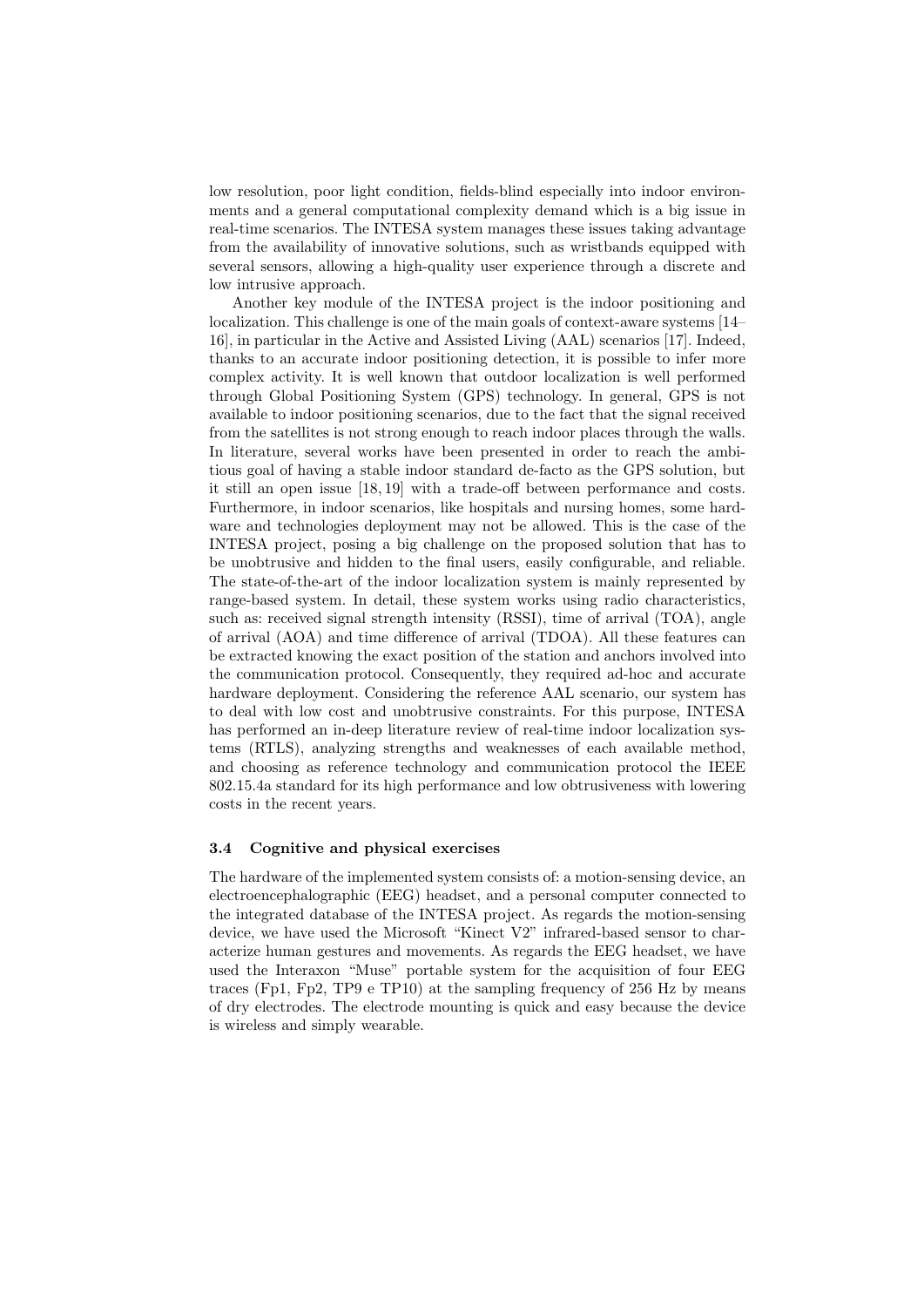The software applications allow the motor and cognitive activities to be executed and the required measures to be performed. These activities are divided into two categories: exercises, aiming to improve the condition of the subjects, and tests, aiming to measure this condition. However, exercises are actually accompanied by measures, and tests can have a positive effect on the subjects. During the execution of the exercises the movements are constantly monitored by Kinect.

The exercises so far proposed are: mimic the movement of an avatar projected on the screen; connect the dots; select the tile. The avatar movements present different degrees of complexity; they include movements of the upper part of the body (e.g. raising arms) and related to lower one (e.g. get up and sit on a chair). Mimicking the movements is primarily a motor exercise, which however requires cognitive abilities (with useful effects reported in literature [20], both in understanding what the avatar is doing and in performing a correct imitation. The classic connect-the-dots task also presents various difficulty levels, according to the number of involved dots and to the required speediness. The select-the-tile task is an exercise which involves both cognitive and motor tasks, consisting in selecting the image that conceptually corresponds to a sound generated by the system (for instance, a car passing in the street, a bird singing etc.). These exercises are not only beneficial, but also somehow playful, and performing them is generally pleasant. The software applications for exercise administration are characterized by flexibility, allowing different movements, different images, and different sounds to be appropriately created and combined. The tools for the evaluation of the performances include: identification of the correctness of single responses (e.g., correct vs. incorrect tile), measure of the reaction times (exploiting the effective time-measure precision of Kinect), and measure of movement precision (in the movement-mimicking task, by comparing the avatar movements with those of the subject, which are measured by Kinect).

An application for administering a simplified version of the classic ANT test for the measure of the attention level has been implemented. This test consists of six patterns (a central arrow pointing at right / left with neutral / congruent / opposite direction of the flankers); each pattern is visualized on the screen with a visual angle of 3.8 degrees for 2 seconds with a 4-second interval. The subject is asked to lift the right / left arm according to the direction of the central arrow. The effectiveness of this test [21] is due to the fact that it can measure the condition of the three brain network systems that are respectively responsible for the functions of alerting (i.e., reaching and maintaining an alert state), orienting (i.e., selecting sensorial information), and performing executive control (i.e., solving conflicts among different possible responses). The applications for the analysis of the data provided by Kinect measure the response correctness (right vs. left hand) and the reaction times. Applications have also been implemented for the analysis of the EEG traces acquired by the Muse headset. A preliminary tool allows the epochs containing artifacts (which are mostly due to blinking) to be recognized. This is achieved by applying thresholds to both the signal amplitude and the derivative amplitude. A second application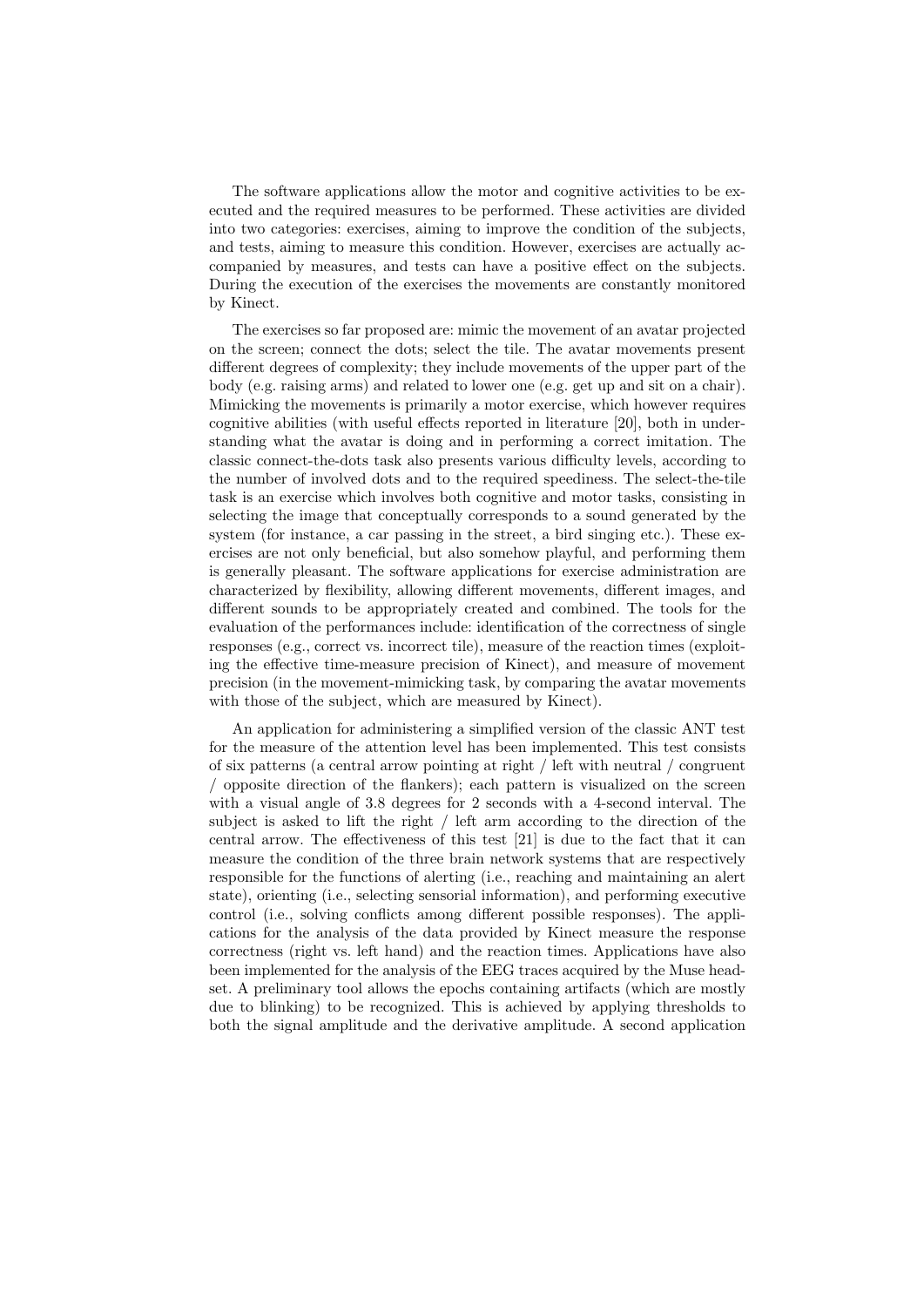provides the average power of arbitrary EEG band activities over artifact-free intervals. So far, in the light of relevant literature [22], the following bands have been studied: lower alpha (7-10 Hz), higher alpha (10-12 Hz), lower beta (12- 18 Hz), and upper beta (18-26 Hz). The results offered by the application of this tool to different intervals can be used to calculate three kinds of average powers respectively during, before, and after pattern visualization during the ANT test. A further tool provides elementary statistical methods (such as binomial test, t-test, Wilcoxon test, linear correlation) for comparisons between data sets (e.g., among EEG band powers averaged over different intervals). These tests can be applied to various kinds of comparison: among different experimental conditions in the same session; among different sessions for the same subject, to see if his/her condition has improved; among different subjects; and among experimental heterogeneous data, such as EEG signal and reaction times.

#### 3.5 Balance assessment

The objective of this module is the development of a learning system for the automatic assessment of balance abilities in elderly people. The system is based on estimating the Berg Balance Scale (BBS) [23] score from the stream of sensor data gathered by a Wii Balance Board. The scientific challenge tackled by our investigation is to assess the feasibility of exploiting the richness of the temporal signals gathered by the balance board for inferring a balance assessment index derived from the BBS score based on data from a single BBS exercise.

In previous work [24], the relation between the data collected by the balance board and the BBS score has been inferred by neural networks for temporal data, modeled in particular as Echo State Networks within the Reservoir Computing (RC) paradigm [25], as a result of a comprehensive comparison among different learning models. The system resulted to be able to estimate the complete BBS score directly from temporal data on exercise nr. 10 of the BBS test, with 10 s of duration. In the INTESA project, we exploit the results obtained by the neural network approach to build up an unsupervised model able to detect macro-categories of balance in the target user. Overall, the proposed module puts forward as an effective tool for an accurate automated assessment of balance abilities in the elderly and it is characterized by being unobtrusive, easy to use and suitable for autonomous usage.

#### 3.6 Stressors detection

The term stressors refers to stimuli of different nature that carry the human body and mind to reach high stress levels. Such stimuli can be physical, environmental, social, cultural, psychological, affective and even nutritional. Stressors can be distinguished in benefits and harmful. The former ones act as challenges and generate the so-called positive stress or eustress, while the latter ones generate the so-called negative stress or distress, which can lower the immune defenses and lead to first problems such as anxiety and insomnia. This status can also be followed by long-term disorders and diseases. This service exploits wearable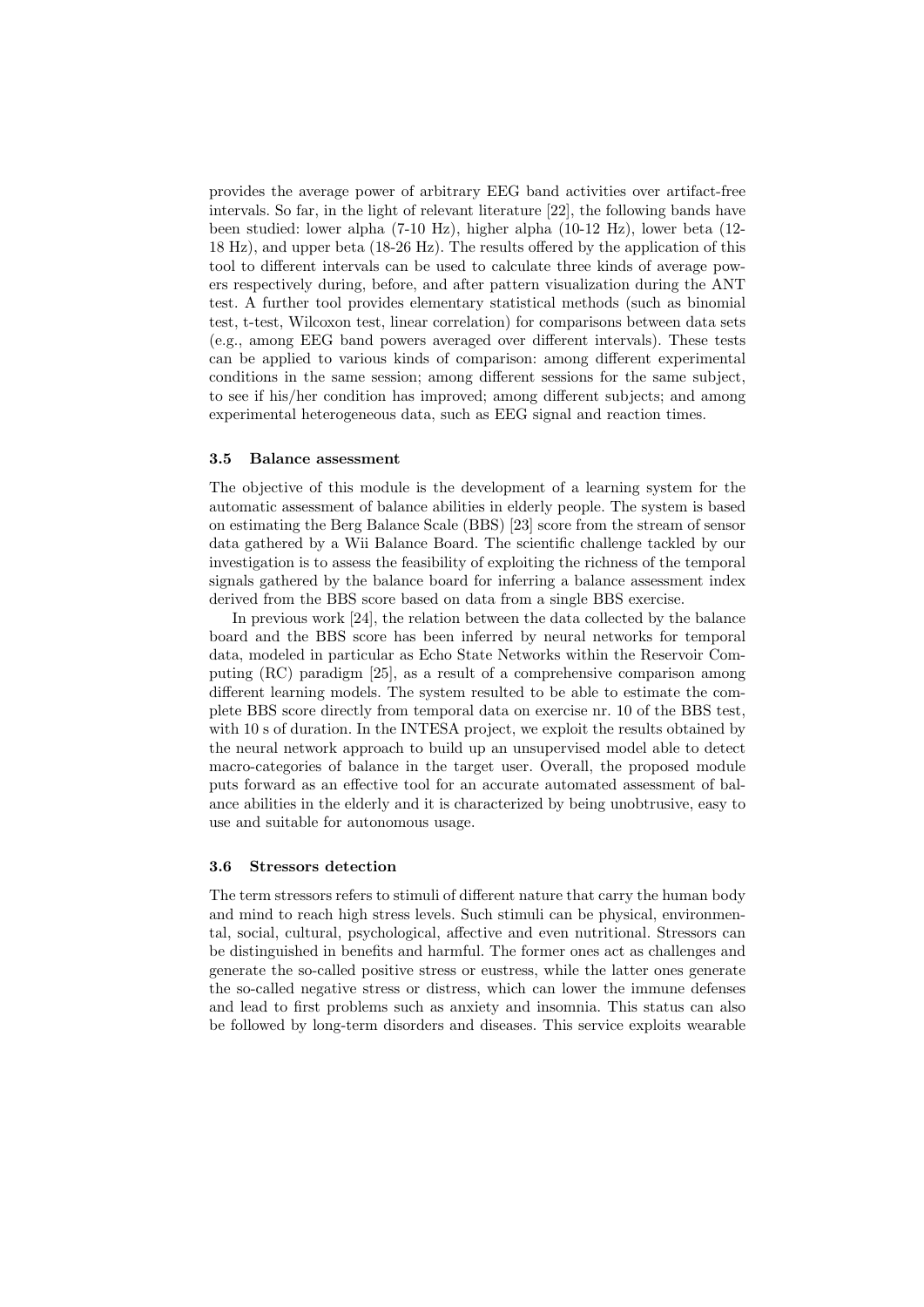devices focused on the detection of physiological parameters able to reflect the autonomic nervous systems functionalities (both sympathetic and parasympathetic branches). Such parameters include Heart Rate, Hearte Rate Variability, blood pressure, respiration rate, body temperature and Galvanic Skin Response (GSR). The hardware of the implemented system consists of: a wrist unit with finger electrodes for GSR monitoring, a chest strap for cardiorespiratory monitoring and a mobile personal device (smartphone/tablet) which acts as a gateway for collecting sensor data on standard Bluetooth or Bluetooth Low Energy communication channel. As far as the GSR sensor is concerned, we have used Shimmer3 GSR+ Development Kit  $^{10}$ , while the cardiorespiratory monitoring is performed by using Zephyr Bioharness3 <sup>11</sup>. Both the wearable devices included in the system are equipped with IMU sensors, like 3D accelerometer and gyroscope, to collect physical activity and posture data.

Stressors detection and analysis in elderly people can enriches the monitoring of subjects while executing daily activities, such as physical rehabilitation exercises performed at the gym supervised by physiotherapists, guided cognitive tasks and recreational and social activities. In addition, they represent an important source of information in case of depression. In the current clinical practice, psychiatric diagnosis is carried out through questionnaires and scores scales (e.g. Beck Depression Inventory), ignoring the potential contribution provided by physiological signals. This service is aimed also at investigating how some changes in the nervous system activity can be correlated with clinically measurable mood transitions.

#### 3.7 Social interactions

Maintaining an active social life is very important in elderly to prevent depression and cognitive decline. For this reason, INTESA integrates a social monitoring tool in the services suite. It is based on the use of personal mobile devices, able to exchange data through device-to-device communications (based on BT-LE and/or WiFi Direct standards) and to collect context information characterizing the situation the subject is experiencing. In this way, the application can be used both in controlled environments (like nursing homes) and independently. In the first case, the application leverages also on contextual information derived from the daily activity organization and by the indoor localization system. In the second case, the environment is more dynamic, and the application is able to monitor also social interactions outside the home environment, both exploiting GPS sensing and by stimulating external subjects to use the same application. In fact, the application is completely unobtrusive, it does not require any interaction with the user and it is optimized for resource-constrained devices.

 $10$  www.shimmersensing.com

 $^\mathrm{11}$ www.zephyranywhere.com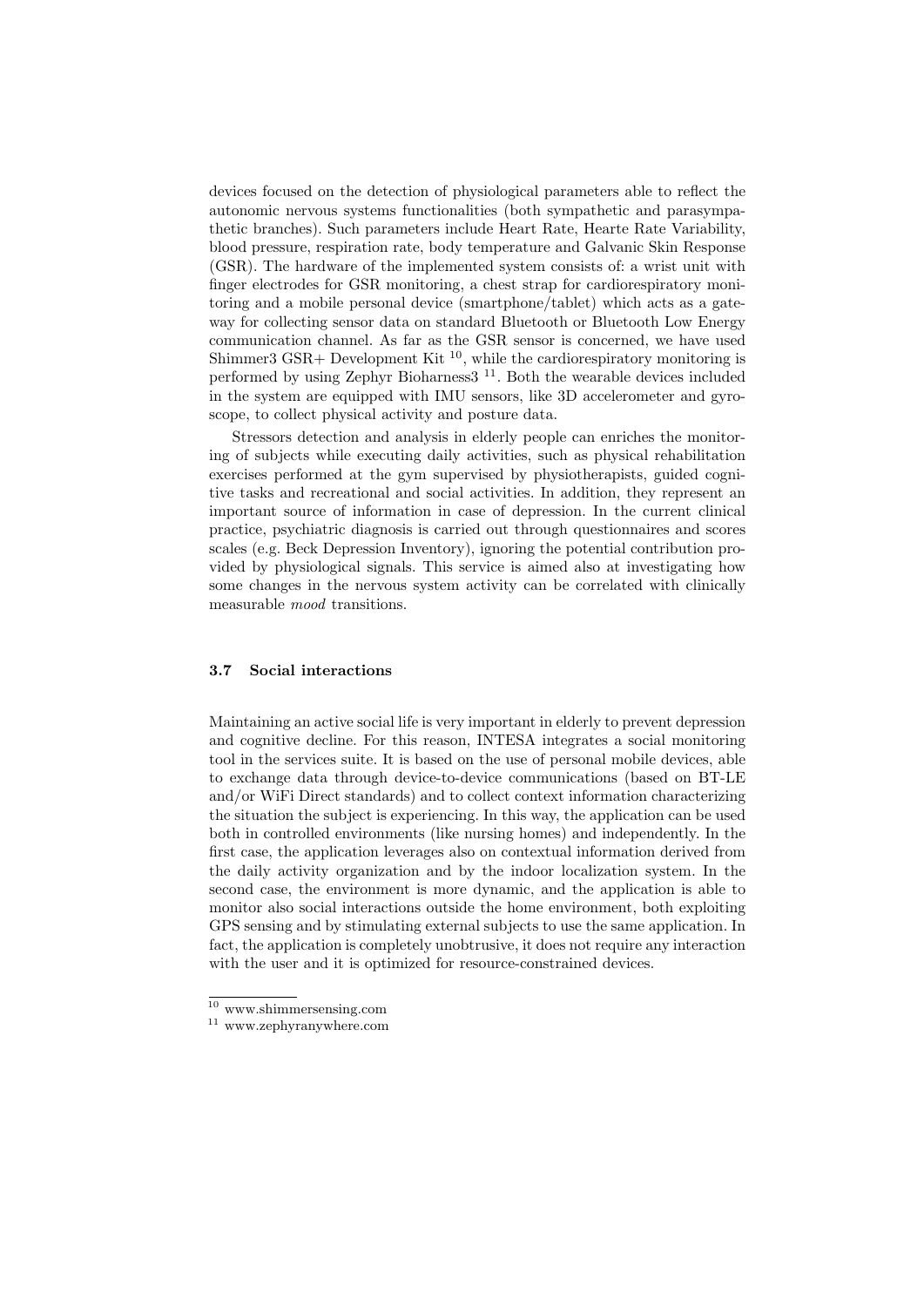### 4 Well-being assessment and long-term evaluation

The services discussed above compose the key modules of the INTESA project. The main goal of INTESA is to build Upon these modules a suite of high-level services that give to the primary and secondary users aggregate indexes of the overall well-being status of the user.

Several works have tried to realize efficient people activity detection, with a high-level of information [26]. INTESA promises to finally realize the "smart home" paradigm [27]. Data gathered and managed by different modules can be analyzed using different time windows. In this way, many behavioral characteristics and features can be extracted and inferred. Moreover, drift phenomena from usual behavioral patterns can be early detected [28–32]. Models of behavioral patterns can be found through different approaches. In literature, many works present a probabilistic approach, discriminant function analysis and clusteringbased [33]. These approaches can be summarized in two categories: data-driven and model-driven. Basically, they depends on a priori knowledge availability [34].

In the INTESA scenario, we will manage several time-series, gathered from different technologies. Consequently, the INTESA approach fall into the datadriven category. As shown in [35], this methodology allow a more realistic behavioral model as outcome. In general, data-driven techniques arise from: supervised learning tools (especially from probabilistic classification) [36, 37], datamining [38, 39], and inductive learning [40, 41]. The main drawback of supervised approaches is represented by the ground-truth construction, a process in which the end user is involved. With the purpose of minimizing the effort required from the users during the ground truth collection, INTESA is focused on semi supervised or unsupervised learning approaches, particularly used for hidden pattern recognition and motif discovery [42]. Preliminary results have been obtained on different real cases datasets, built in previous related EU and national projects in the field [43–45]. Further details on the techniques used by the long-term monitoring modules can be found in [46, 47].

From the long-term evaluation perspective, INTESA will test its services in a six months trial involving 15 users to be enrolled among the residents of a nursing home co-operating with the project. To the purpose of validation, the study will divide the participants in two sets: the set of users that received the INTESA protocol (intervention group, 10 users) and the set of users that did not receive it (control group, 5 users). The comparison between the improvements achieved by these two sets of users during the pilots was expected to give an indication of the validity of the overall INTESA life-style protocol.

## 5 Conclusion

The INTESA system is designed to be useful to patient (primary users), clinicians, nurses, and caregivers (secondary users) through several remote monitoring services, improving the coordination among hospitals and community centers. This generates many other benefits, since INTESA helps reducing avoidable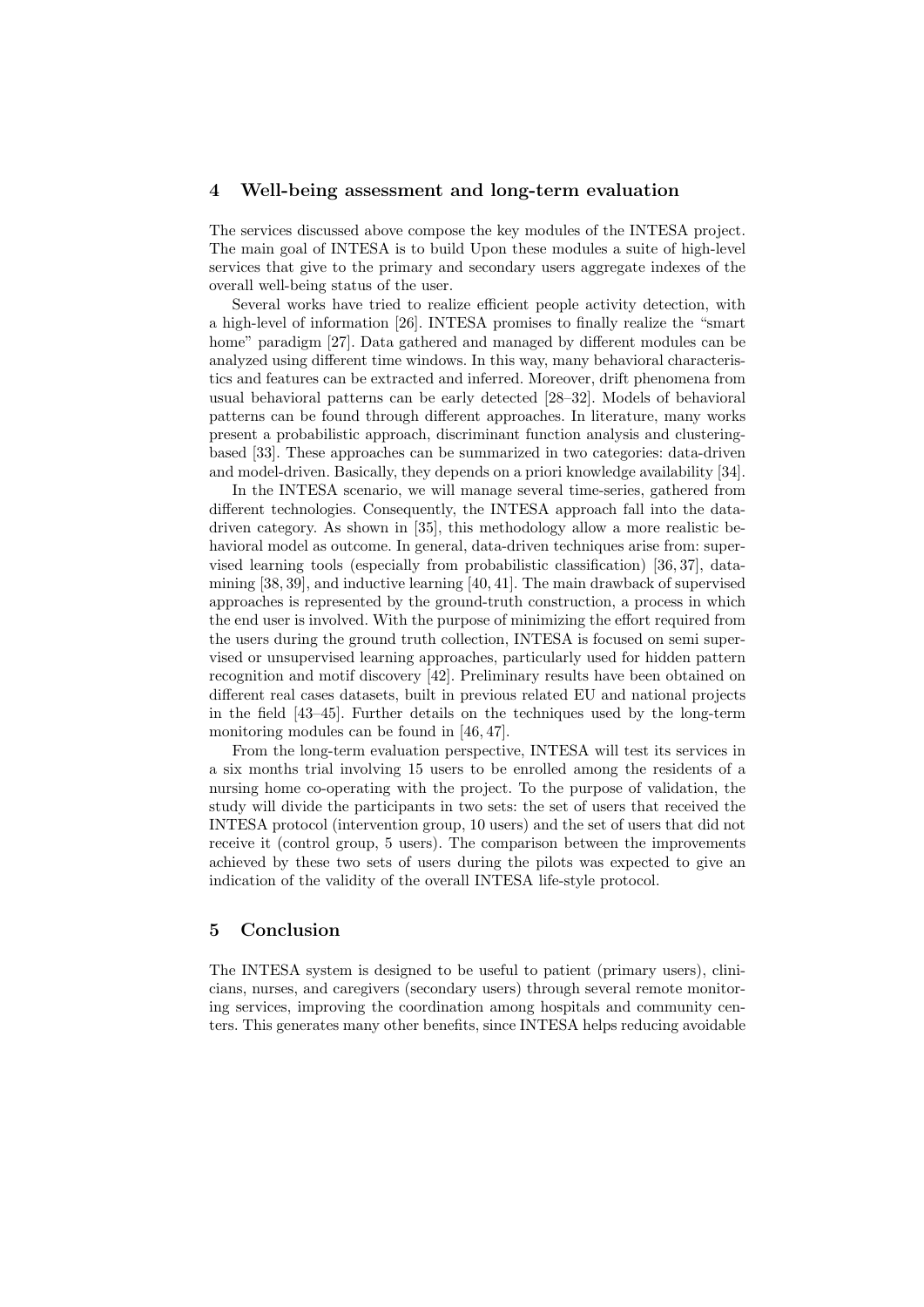readmissions, offering more cost-effective solutions in treating the chronically ill patients, and identifying early signs of clinical deterioration in patients. It can also draws new industrial investment, promoting ICT market opportunities. From a technological point of view, INTESA is composed of different modular services covering the main dimensions of the daily living of the users, from monitoring nutrition, indoor activity, and sleep quality to suggesting an "Active Ageing" life-style protocol to the user. The modules are based on beyond the state of the art techniques and infer useful indicators of the physical, social, and cognitive status of the user. From the long-term evaluation perspective, INTESA is planned to be tested in a six months trial involving 15 users divided in two sets, intervention and control groups, in order to validate the proposed approach.

Acknowledgments. This work was carried out in the framework of the IN-TESA project, co-funded by the Tuscany Region (Italy) under the Regional Implementation Programme for Underutilized Areas Fund (PAR FAS 2007-2013) and the Research Facilitation Fund (FAR) of the Ministry of Education, University and Research (MIUR). The authors also wish to thank all the other partners of the INTESA consortium: ESASYSTEM s.r.l. and Kell s.r.l.

## References

- 1. Morley, J.E., Vellas, B., Van Kan, G.A., Anker, S.D., Bauer, J.M., Bernabei, R., Cesari, M., Chumlea, W., Doehner, W., Evans, J., et al.: Frailty consensus: a call to action. Journal of the American Medical Directors Association 14(6) (2013) 392–397
- 2. Schuurmans, H.: Promoting well-being in frail elderly people. Theory and intervention [dissertation]. University of Groningen (2004)
- 3. Kaiser, M.J., Bauer, J.M., Rmsch, C., Uter, W., Guigoz, Y., Cederholm, T., Thomas, D.R., Anthony, P.S., Charlton, K.E., Maggio, M., Tsai, A.C., Vellas, B., Sieber, C.C., for the Mini Nutritional Assessment International Group: Frequency of malnutrition in older adults: A multinational perspective using the mini nutritional assessment. Journal of the American Geriatrics Society 58(9) (2010) 1734–1738
- 4. Chen, Z., Lin, M., Chen, F., Lane, N.D., Cardone, G., Wang, R., Li, T., Chen, Y., Choudhury, T., Campbell, A.T.: Unobtrusive sleep monitoring using smartphones. In: Pervasive Computing Technologies for Healthcare (PervasiveHealth), 2013 7th International Conference on, IEEE (2013) 145–152
- 5. Metsis, V., Kosmopoulos, D., Athitsos, V., Makedon, F.: Non-invasive analysis of sleep patterns via multimodal sensor input. Personal and ubiquitous computing 18(1) (2014) 19–26
- 6. Alfeo, A.L., Barsocchi, P., Cimino, M.G., La Rosa, D., Palumbo, F., Vaglini, G.: Sleep behavior assessment via smartwatch and stigmergic receptive fields. Personal and Ubiquitous Computing (2017) 1–17
- 7. Sadeh, A.: The role and validity of actigraphy in sleep medicine: an update. Sleep medicine reviews 15(4) (2011) 259–267
- 8. Zhu, X., Chen, W., Nemoto, T., Kanemitsu, Y., Kitamura, K.i., Yamakoshi, K.i., Wei, D.: Real-time monitoring of respiration rhythm and pulse rate during sleep. IEEE transactions on biomedical engineering 53(12) (2006) 2553–2563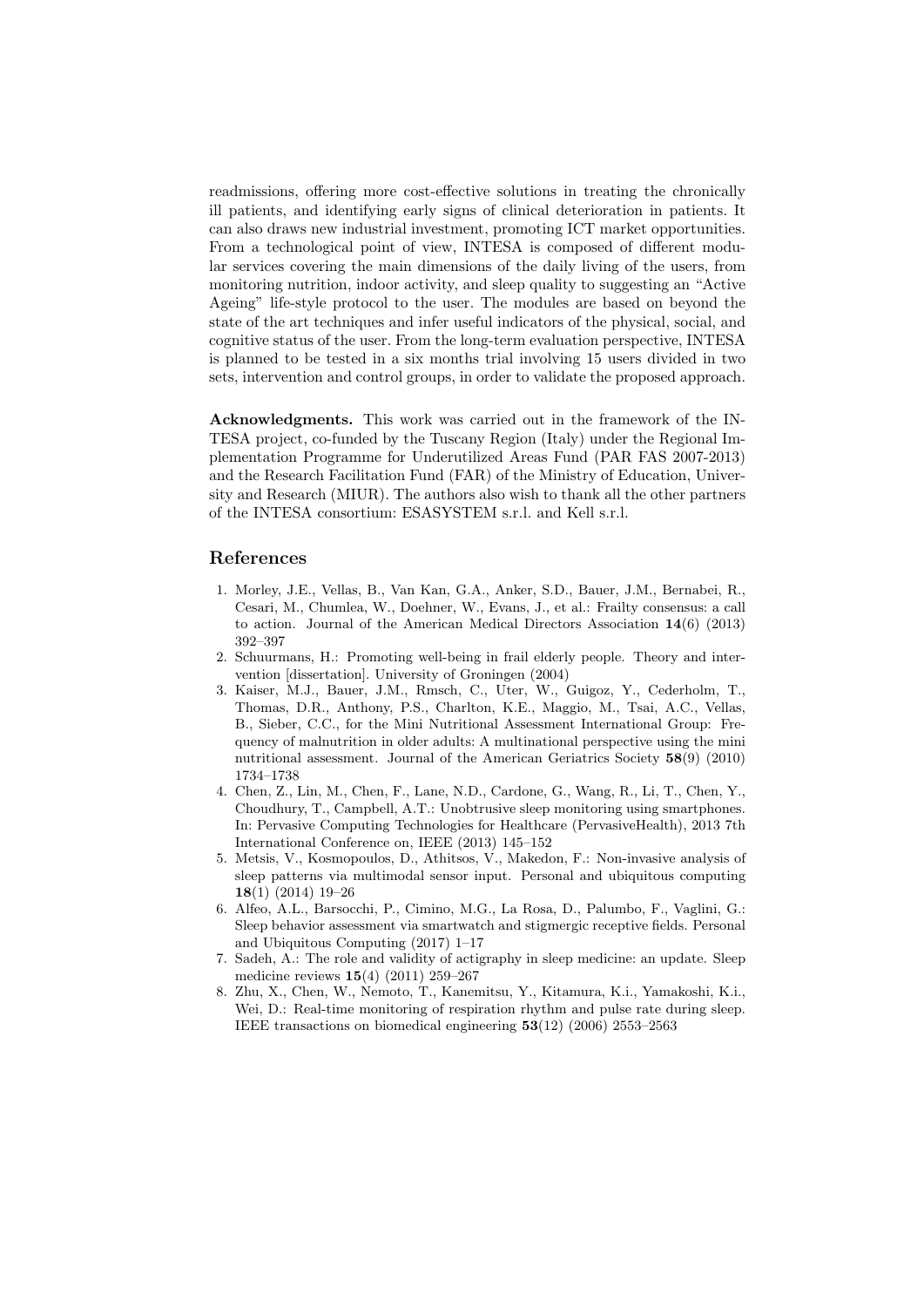- 9. De Chazal, P., Heneghan, C., Sheridan, E., Reilly, R., Nolan, P., O'Malley, M.: Automated processing of the single-lead electrocardiogram for the detection of obstructive sleep apnoea. IEEE Transactions on Biomedical Engineering 50(6) (2003) 686–696
- 10. Harada, T., Sakata, A., Mori, T., Sato, T.: Sensor pillow system: monitoring respiration and body movement in sleep. In: Intelligent Robots and Systems, 2000.(IROS 2000). Proceedings. 2000 IEEE/RSJ International Conference on. Volume 1., IEEE (2000) 351–356
- 11. Barsocchi, P., Bianchini, M., Crivello, A., La Rosa, D., Palumbo, F., Scarselli, F.: An unobtrusive sleep monitoring system for the human sleep behaviour understanding. In: Cognitive Infocommunications (CogInfoCom), 2016 7th IEEE International Conference on, IEEE (2016) 91–96
- 12. Choudhury, T., Consolvo, S., Harrison, B., Hightower, J., LaMarca, A., LeGrand, L., Rahimi, A., Rea, A., Bordello, G., Hemingway, B., et al.: The mobile sensing platform: An embedded activity recognition system. IEEE Pervasive Computing 7(2) (2008)
- 13. Khawandi, S., Daya, B., Chauvet, P.: Automated monitoring system for fall detection in the elderly. International Journal of Image Processing (IJIP) 4(5) (2010) 476
- 14. Want, R., Hopper, A., Falcão, V., Gibbons, J.: The active badge location system. ACM Trans. Inf. Syst. 10(1) (January 1992) 91–102
- 15. Abowd, G.D., Atkeson, C.G., Hong, J., Long, S., Kooper, R., Pinkerton, M.: Cyberguide: A mobile context-aware tour guide. Wireless networks 3(5) (1997) 421–433
- 16. Cheverst, K., Davies, N., Mitchell, K., Friday, A., Efstratiou, C.: Developing a context-aware electronic tourist guide: some issues and experiences. In: Proceedings of the SIGCHI conference on Human Factors in Computing Systems, ACM (2000) 17–24
- 17. Potort`ı, F., Palumbo, F.: Ceo: A context event only indoor localization technique for aal. Journal of Ambient Intelligence and Smart Environments 7(6) (2015) 745–760
- 18. Palumbo, F., Barsocchi, P., Chessa, S., Augusto, J.C.: A stigmergic approach to indoor localization using bluetooth low energy beacons. In: Advanced Video and Signal Based Surveillance (AVSS), 2015 12th IEEE International Conference on, IEEE (2015) 1–6
- 19. Potort`ı, F., Crivello, A., Girolami, M., Traficante, E., Barsocchi, P.: Wi-fi probes as digital crumbs for crowd localisation. In: Indoor Positioning and Indoor Navigation (IPIN), 2016 International Conference on, IEEE (2016) 1–8
- 20. Ordnung, Hoff, K.V.R.: No overt effects of a 6-weekexergame training on sensorimotor and cognitive function in older adults. Frontiers in Human Neuroscience 11(160) (2017)
- 21. Fan, McCandliss, S.R.P.: Testing the efficiency and independence of attentional networks. Journal of Cognitive Neuroscience 14 (2002) 340– 347
- 22. Pfurtscheller, L.d.S.: Event-related eeg/meg synchronization and desynchronization. Clinical Neurophysiology 110 (1999) 1842–1857
- 23. Steffen, T.M., Hacker, T.A., Mollinger, L.: Age-and gender-related test performance in community-dwelling elderly people: Six-minute walk test, berg balance scale, timed up  $\&$  go test, and gait speeds. Physical therapy  $82(2)$  (2002) 128–137
- 24. Bacciu, D., Chessa, S., Gallicchio, C., Micheli, A., Pedrelli, L., Ferro, E., Fortunati, L., Palumbo, F., Vozzi, F., Parodi, O.: A learning system for automatic Berg Balance Scale score estimation. Engineering Applications of Artificial Intelligence 66 (2017) 60–74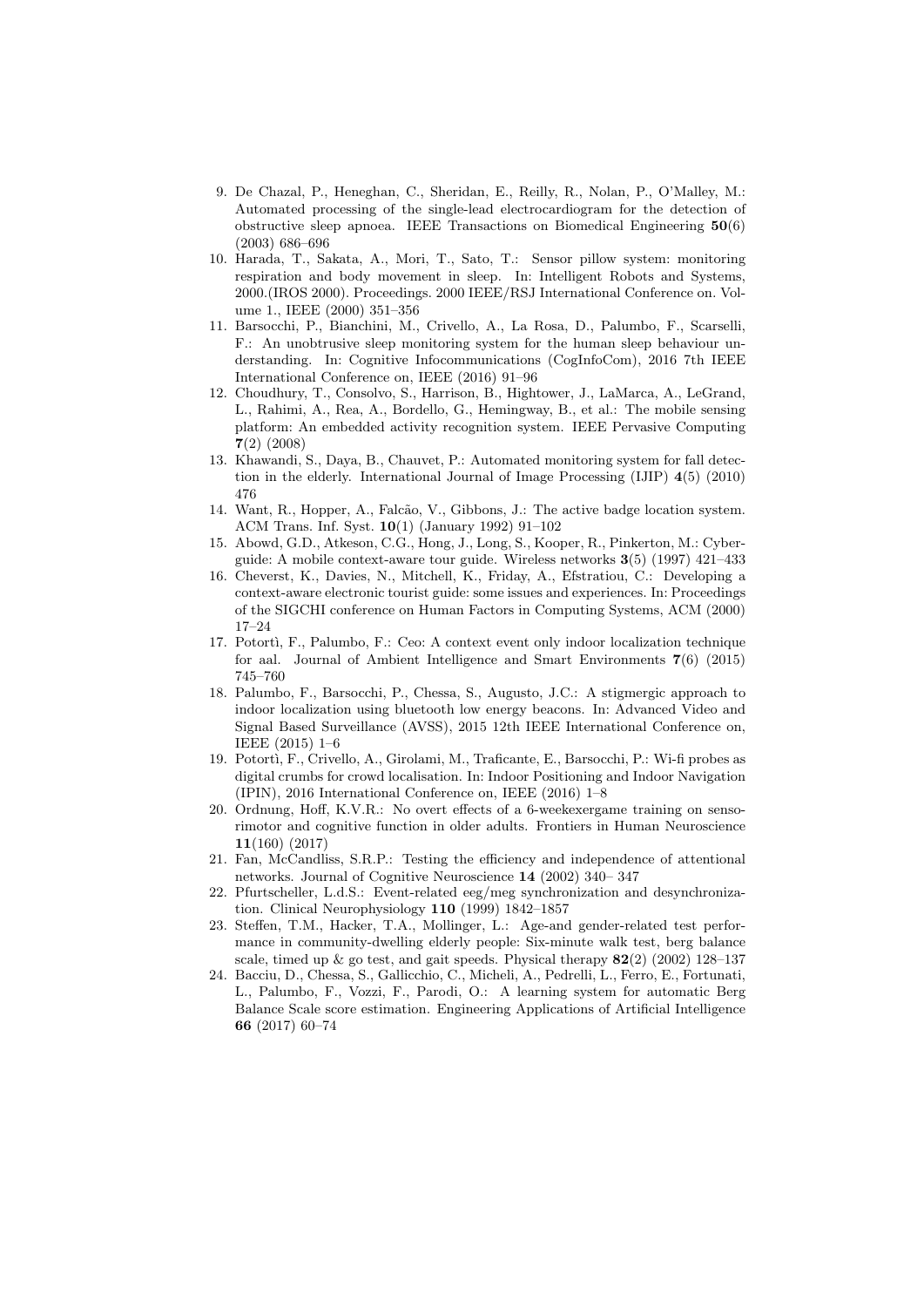- 25. Palumbo, F., Gallicchio, C., Pucci, R., Micheli, A.: Human activity recognition using multisensor data fusion based on reservoir computing. Journal of Ambient Intelligence and Smart Environments 8(2) (2016) 87–107
- 26. Medjahed, H., Istrate, D., Boudy, J., Dorizzi, B.: A fuzzy logic system for home elderly people monitoring (emutem). Fuzzy Systems (2009)
- 27. Cook, D.J., Augusto, J.C., Jakkula, V.R.: Ambient intelligence: Technologies, applications, and opportunities. Pervasive and Mobile Computing 5(4) (2009) 277–298
- 28. Monekosso, D.N., Remagnino, P.: Anomalous behavior detection: Supporting independent living. Intelligent Environments (2009) 33–48
- 29. Akhlaghinia, M.J., Lotfi, A., Langensiepen, C., Sherkat, N.: Occupant behaviour prediction in ambient intelligence computing environment. Journal of Uncertain Systems 2(2) (2008) 85–100
- 30. Cook, D.J.: Making sense of sensor data. IEEE Pervasive Computing 6(2) (2007)
- 31. Mahmoud, S.M., Lotfi, A., Sherkat, N., Langensiepen, C., Osman, T.: Echo state network for occupancy prediction and pattern mining in intelligent environment. In: Proceedings of the 5th International Conference on Intelligent Environments. Volume 2., IOS Press (2009) 474–481
- 32. Tapia, D.I., Abraham, A., Corchado, J.M., Alonso, R.S.: Agents and ambient intelligence: case studies. Journal of Ambient Intelligence and Humanized Computing 1(2) (2010) 85–93
- 33. Atallah, L., Yang, G.Z.: The use of pervasive sensing for behaviour profilinga survey. Pervasive and Mobile Computing 5(5) (2009) 447–464
- 34. Rodríguez, N.D., Cuéllar, M.P., Lilius, J., Calvo-Flores, M.D.: A survey on ontologies for human behavior recognition. ACM Computing Surveys (CSUR) 46(4) (2014) 43
- 35. Ye, J., Dobson, S., McKeever, S.: Situation identification techniques in pervasive computing: A review. Pervasive and mobile computing  $8(1)$  (2012) 36–66
- 36. Tapia, E.M., Intille, S.S., Larson, K.: Activity recognition in the home using simple and ubiquitous sensors. In: Pervasive. Volume 4., Springer (2004) 158–175
- 37. Brdiczka, O., Crowley, J.L., Reignier, P.: Learning situation models in a smart home. IEEE Transactions on Systems, Man, and Cybernetics, Part B (Cybernetics) 39(1) (2009) 56–63
- 38. Patterson, D.J., Liao, L., Fox, D., Kautz, H.: Inferring high-level behavior from low-level sensors. In: UbiComp, Springer (2003) 73–89
- 39. Hamid, R., Maddi, S., Johnson, A., Bobick, A., Essa, I., Isbell, C.: A novel sequence representation for unsupervised analysis of human activities. Artificial Intelligence 173(14) (2009) 1221–1244
- 40. Maurer, U., Smailagic, A., Siewiorek, D.P., Deisher, M.: Activity recognition and monitoring using multiple sensors on different body positions. In: Wearable and Implantable Body Sensor Networks, 2006. BSN 2006. International Workshop on, IEEE (2006) 4–pp
- 41. Delgado, M., Ros, M., Vila, M.A.: Correct behavior identification system in a tagged world. Expert systems with applications  $36(6)$  (2009) 9899–9906
- 42. Lonardi, J., Patel, P.: Finding motifs in time series. In: Proc. of the 2nd Workshop on Temporal Data Mining. (2002) 53–68
- 43. Bacciu, D., Chessa, S., Gallicchio, C., Micheli, A., Ferro, E., Fortunati, L., Palumbo, F., Parodi, O., Vozzi, F., Hanke, S., et al.: Smart environments and context-awareness for lifestyle management in a healthy active ageing framework. In: Portuguese Conference on Artificial Intelligence, Springer (2015) 54–66